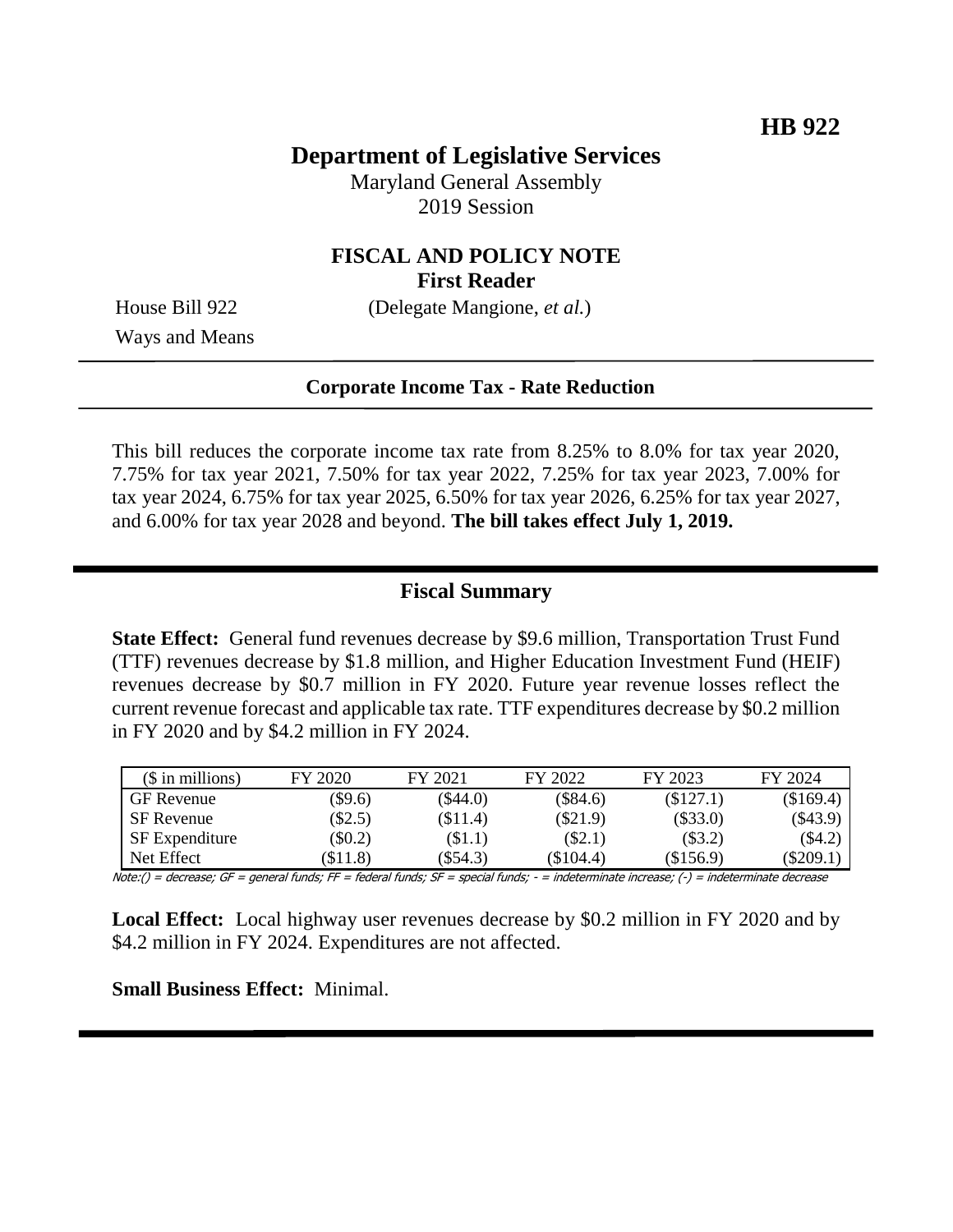#### **Analysis**

**Current Law/Background:** A corporate income tax rate of 8.25% is applied to a corporation's Maryland taxable income. In general, the Maryland corporate income tax is computed using federal provisions to determine income and deductions.

Every Maryland corporation and every corporation that conducts business within Maryland, including public service companies and financial institutions, are required to pay the corporate income tax. The tax base is the portion of federal taxable income, as determined for federal income tax purposes and adjusted for certain Maryland addition and subtraction modifications, that is allocable to Maryland. Federal taxable income for this purpose is the difference between total federal income and total federal deductions (including any special deductions). The next step is to calculate a corporation's Maryland taxable income. The Maryland taxable income of a corporation that operates wholly within the State is equal to its Maryland modified income. Corporations engaged in multistate operations are required to determine the portion of their modified income attributable to Maryland, based on the amount of their trade or business carried out in Maryland.

Prior to tax year 2018, corporations were generally required to use either a three-factor apportionment formula of payroll, property, and sales, with sales double weighted or, in the case of a manufacturing corporation, a single sales factor formula. The apportionment factor is then multiplied by the corporation's modified income to determine Maryland taxable income. Chapter 342 of 2018 altered the apportionment formula so that by tax year 2022, all corporations subject to the corporate income tax, with an exception for specified worldwide headquartered companies, that carry on a trade or business in and out of State must allocate to the State the part of the corporation's Maryland modified income derived from or attributed to being carried on in the State using an apportionment formula in which Maryland modified income is multiplied by 100% of the sales factor. The Maryland tax liability of a corporation equals the Maryland taxable income multiplied by the tax rate, less any tax credits.

The majority of corporate income tax revenues are distributed to the general fund with 6% of corporate income tax revenues distributed to HEIF. A portion of corporate income tax revenues are also distributed to TTF, of which 13.5% of TTF revenues are used to provide capital transportation grants to local governments.

Net corporate income tax revenues are projected to total just over \$1.2 billion in fiscal 2020. Of this amount, \$965.3 million is general fund revenues, \$177.4 million is TTF revenues, and \$72.9 million is HEIF revenues. Corporate income tax revenues comprise about 5.2% of all general fund revenues. According to data from the Comptroller's Office, of the over 60,000 State corporate income tax returns filed in tax year 2015, about 40% were taxable.

HB 922/ Page 2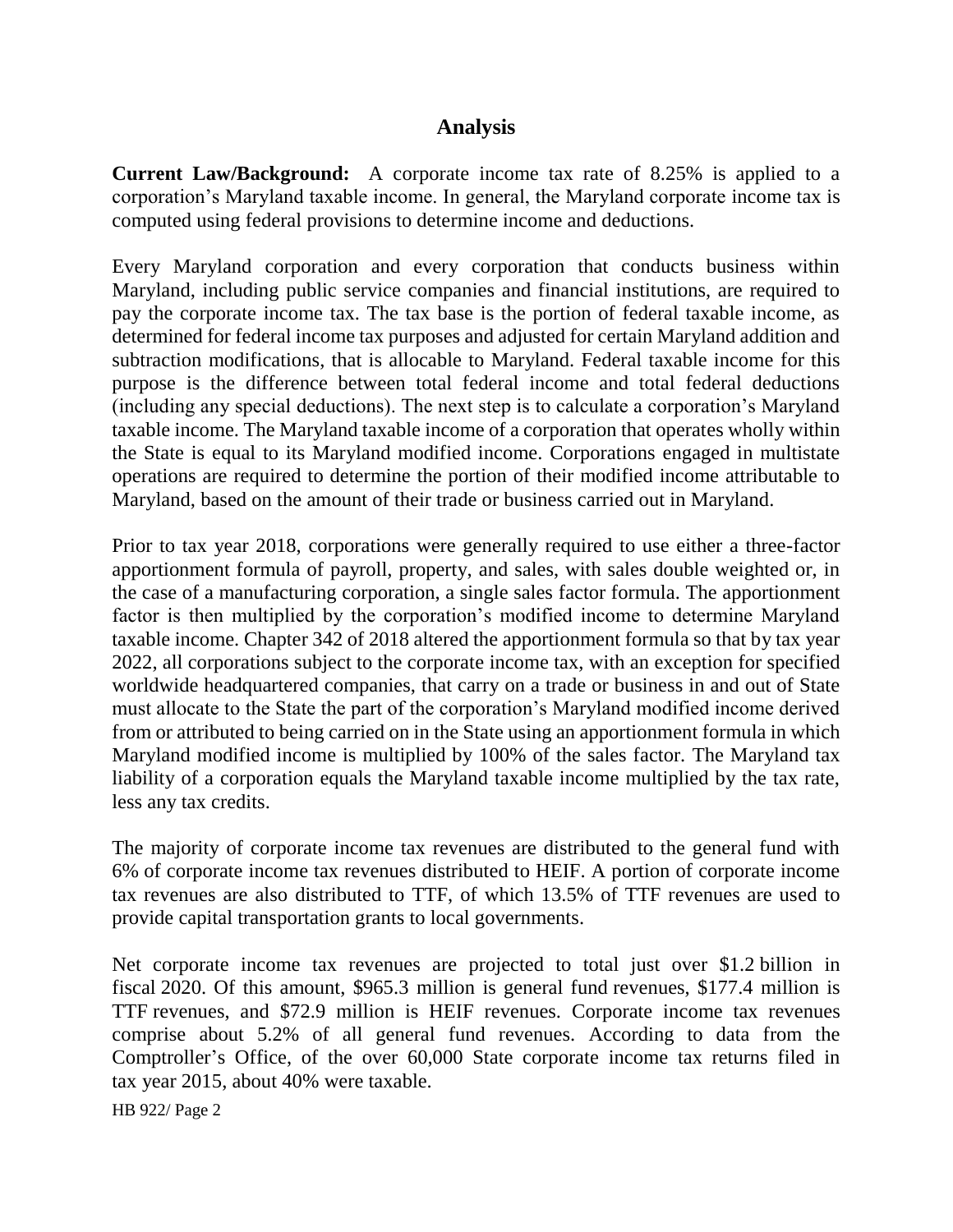**Exhibit 1** shows the corporate income tax rates in Maryland and surrounding states, including the District of Columbia.

## **Exhibit 1 Corporate Income Tax Rates Maryland and Surrounding States Tax Year 2019**

| Delaware             | 8.7%  |
|----------------------|-------|
| District of Columbia | 8.25% |
| Maryland             | 8.25% |
| Pennsylvania         | 9.99% |
| Virginia             | 6.0%  |
| West Virginia        | 6.5%  |
|                      |       |

Source: CCH Intelliconnect

The Department of Legislative Services issued a [report](http://mgaleg.maryland.gov/Pubs/BudgetFiscal/2013-Corporate-Income-Tax-Analysis-Report.pdf) in October 2013 that estimates the economic impacts of reducing the corporate income tax rate from 8.25% to 7.25%.

The federal Tax Cuts and Jobs Act of 2017 altered the federal corporate income tax rates. For tax years beginning after December 31, 2017, the graduated corporate tax rate structure is eliminated and corporate taxable income is taxed at a 21% flat rate.

**State Revenues:** The bill reduces the corporate income tax rate to 8% in tax year 2020 and to 6% by tax year 2028. Fiscal 2020 revenues will decrease by approximately 30% of the tax year 2020 decrease. As a result, general fund revenues decrease by \$9.6 million in fiscal 2020. TTF revenues decrease by \$1.8 million, and HEIF revenues decrease by \$0.7 million in fiscal 2020. **Exhibit 2** shows the impact of the bill in fiscal 2020 through 2024.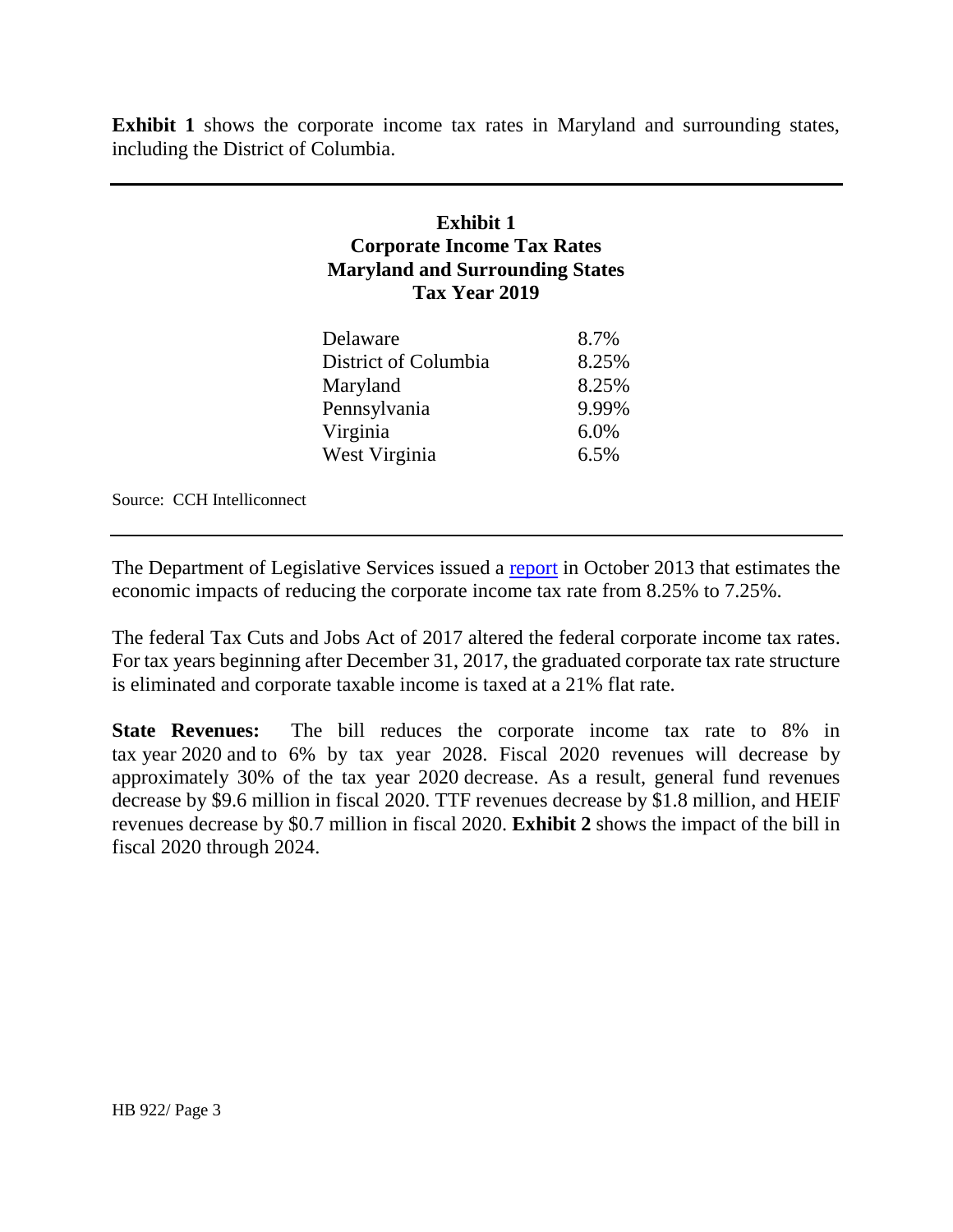## **Exhibit 2 Fiscal Impact Fiscal 2020-2024 (\$ in Millions)**

| <b>Revenues</b>                         | <b>FY 2020</b> | <b>FY 2021</b> | FY 2022     | FY 2023     | <b>FY 2024</b> |
|-----------------------------------------|----------------|----------------|-------------|-------------|----------------|
| General Fund                            | $(\$9.6)$      | $(\$44.0)$     | (\$84.6)    | (\$127.1)   | (\$169.4)      |
| <b>HEIF</b>                             | (0.7)          | (3.3)          | (6.4)       | (9.6)       | (12.8)         |
| <b>TTF</b>                              | (1.8)          | (8.1)          | (15.5)      | (23.4)      | (31.1)         |
| <b>Total Revenues</b>                   | (\$12.0)       | $(\$55.4)$     | $(\$106.5)$ | $(\$160.0)$ | $(\$213.3)$    |
| <b>TTF Expenditures</b>                 | $(\$0.2)$      | \$1.1)         | $(\$2.1)$   | $(\$3.2)$   | $(\$4.2)$      |
| <b>Higher Education Investment Fund</b> |                |                |             |             |                |

TTF: Transportation Trust Fund

HEIF:

This estimate is based on the current Board of Revenue Estimates corporate income tax forecast, adjusted for the estimated correlation between tax year and fiscal year revenues.

**State Expenditures:** A portion of TTF revenues are used to provide capital transportation grants to local governments. Thus, any decrease in TTF revenues from corporate tax revenues results in a 13.5% decrease in TTF expenditures to local governments. Accordingly, TTF expenditures decrease by \$0.2 million in fiscal 2020 and by \$4.2 million in fiscal 2024 as shown in Exhibit 2. TTF revenues also fund the State capital program; thus, a decrease in TTF revenues decreases expenditures for the State capital program.

Processing changes to the Comptroller's tax system can be handled with existing resources.

**Local Revenues:** Local governments receive a portion of corporate income tax revenues as local highway user revenues through capital transportation grants. Under this bill, local highway user revenues decrease by \$0.2 million in fiscal 2020 and by \$4.2 million in fiscal 2024.

**Additional Comments:** State law specifies that the corporate income tax revenue distributed to TTF is pledged to the payment of the principal of and interest on consolidated transportation bonds as they become due and payable. No part of the tax or other funds applicable to debt service on the bonds may be repealed, diminished, or applied to any other purpose until the bonds and the interest on them have become due and fully paid or adequate and complete provision for payment of debt service has been made. Thus, an amendment to the bill is needed to provide for adequate payment of principal of and interest

HB 922/ Page 4